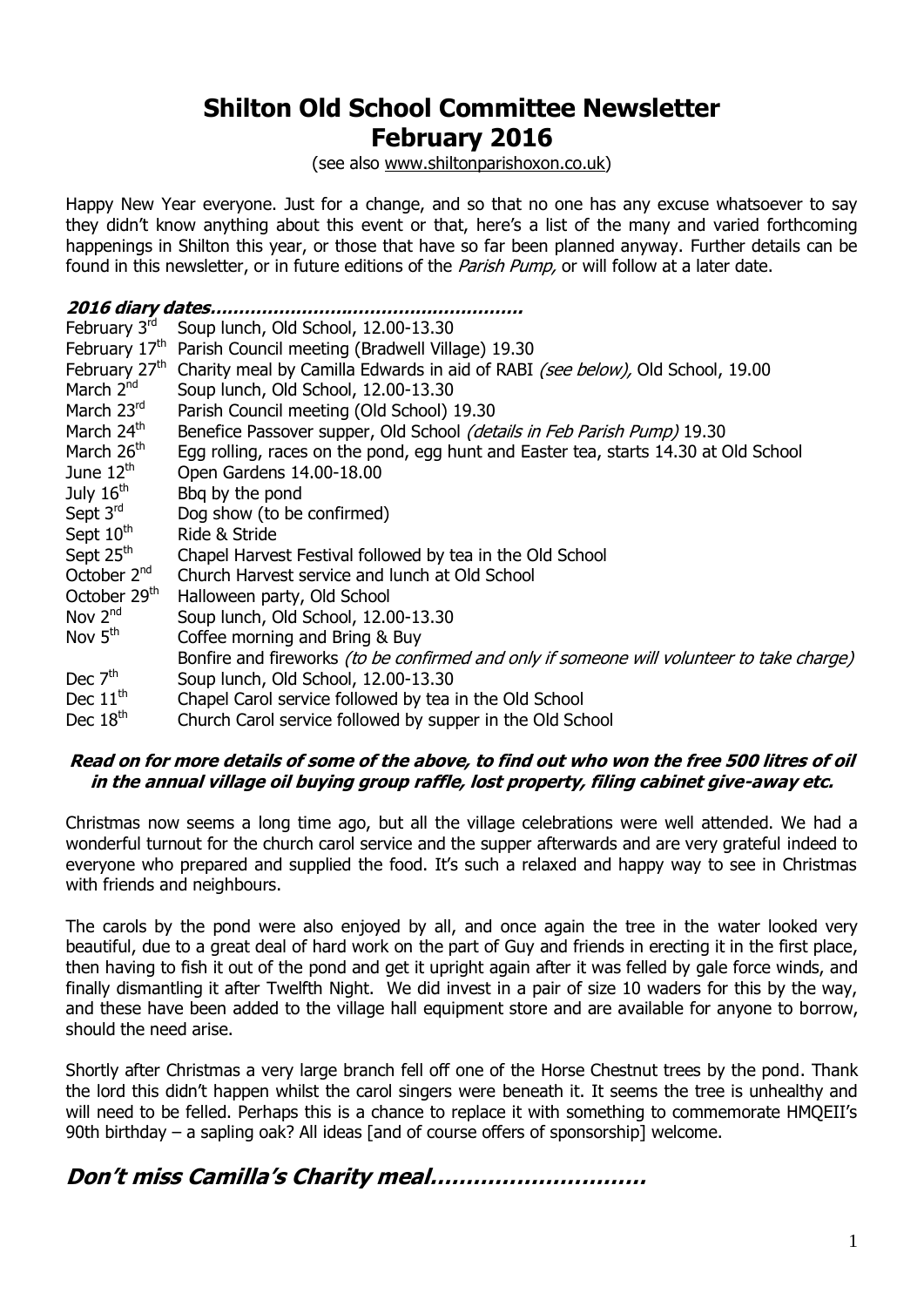On **Saturday 27th February** Camilla Edwards, with the help of friends and family, is hosting a charity three-course meal in the Old School to raise enough money to enable her to take part in the Three Peaks Challenge in aid of The Royal Agricultural Benevolent Institution, a charity helping people in need in the farming community. She needs your support so please come along. The meal is free but you will be able to buy raffle tickets on the night and make a discretionary donation at the end of the evening. As usual, because places are limited, if you'd like to come please fill in the application form on the back page of this newsletter or telephone or email Camilla asap.

Camilla is also planning to do a calendar raffle and is seeking prizes for that. If you can help with a prize or a promise for the raffles please let her know.

#### **Can't make the meal but would still like to donate? Camilla would be delighted to receive your contribution.**

### **And another free meal on offer ……………………………**

This one in the form of the Benefice Passover supper in the Old school on **24th March** at 7.30pm. This supper was initiated by Rev. Karen Young last year and proved so popular it was decided to do it again.

And once more, because of limited space, bookings for seats will need to be made in advance please to Jean Roberts (01993 841194 or [jean.roberts2@btinternet.com\)](mailto:jean.roberts2@btinternet.com).

#### **Eggs galore………………………………………..**

**Saturday 26<sup>th</sup> March** is the date for our egg rolling races and duck and boat races on the pond, the Easter hat competition, egg hunt and Easter tea in the Old School. This is a perennially popular afternoon, often despite the weather. Sale of entries for the races commences at 2.30pm, and because Easter is early this year the Easter hats may need to be fur-lined!

#### **Open Gardens…………………………………..**

Our big fund raiser of the year, on **Sunday 12th June**. And this year the date coincides with the weekend chosen to hold HMQEII's 90<sup>th</sup> birthday celebrations so we are hoping to make our Open Gardens even more special … somehow … all suggestions welcome. We'll definitely be putting up some bunting, and it has been suggested that we hold a scarecrow competition too, perhaps with a royal theme ... anyone willing to take part?

We'll be seeking garden openers and as many helpers and cake makers as possible so please step forward and volunteer … or expect to be pestered soon.

### **Free 500 litres of oil**……………………

Gillie Coghlan was the lucky winner of this year's free 500 litres of oil from Sweet Fuels in the annual village oil buying group raffle.

#### **Unwanted goods ………………………**

We had an incredible amount of good quality unwanted or surplus belongings donated to us last year for sale at car boot fairs etc. for boost Old School funds. The total sum raised in 2015 was **£1,282.37** and the Old School Committee is very grateful indeed to the generous souls who gave us so much quality stuff ... and we are always happy to take more.

### **Lost a Jamie Oliver plate ……………….?**

We have a rather nice square, white Jamie Oliver plate in the Old School that doesn't belong to us. If it's yours, please would you let me know?

### **Need a filing cabinet ……………………..?**